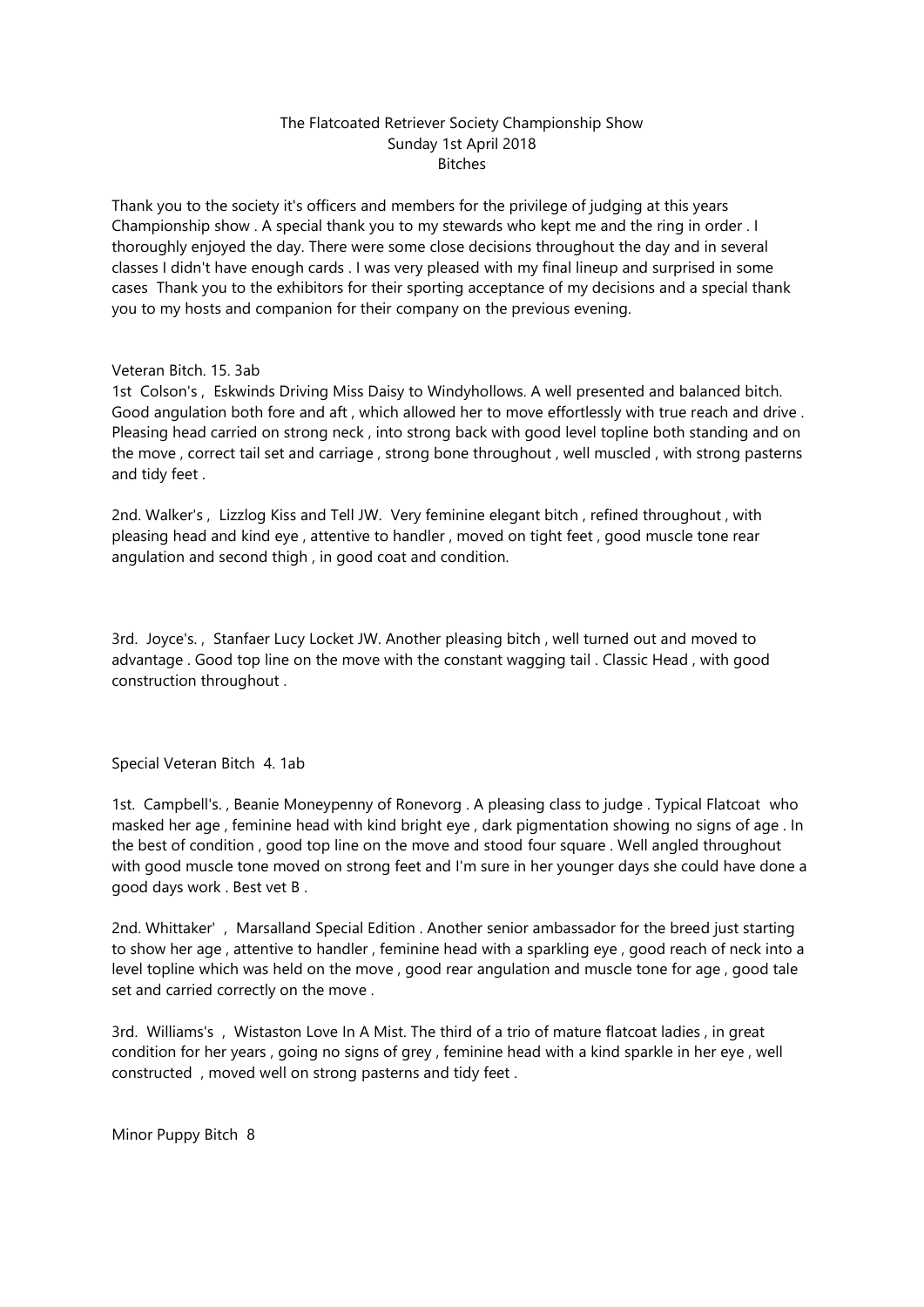1st. Walker's. , Lizzlog Brewing Bettie. Very feminine young bitch attentive to handler , moved with positive drive . Balanced throughout , feminine head ,with pleasing alert eye ,good front construction , and tidy feet throughout , good rear angles and sufficient muscle tone for age . Good tail set , allowing her tail to be carried out correctly and to advantage on the move .

2nd.Griffiths & Newton's. , Caehaidd Call Me Crazy with Layasway . Slightly lighter in build to 1 and still a raw puppy , moved well when settled on tidy feet . Feminine head with kind attentive eye , good angles throughout , with promising future in good coat and shown to advantage .

3rd. Perring's. , Bumblyn Jasmin at Gadfly. Typical puppy enjoying its day , again handled to advantage, well proportioned throughout. Kind head and eye, strong neck into good shoulders with good forechest and good rear angulation moved on tidy feet .

### Puppy Bitch 11

1st. Gemswim Land of Make Believe. , Feminine liver bitch , well constructed of a good size and proportion . Pleasing head with kind eye and good pigmentation , strong neck into good shoulders good top line both standing and on the move, deep forechest strong legs ,moved on well padded. feet and strong pasterns , Good bone throughout and balanced angulations . Best Puppy Bitch

2nd. , Walker's , Lizzlog Brewing Bettie. ,

3rd. , Smitherman's Seaheart Cecilia. , Promising bitch , turned out to perfection , shown with constant wagging tail , of good proportion throughout, feminine head with attentive kind eye and correct ear set and placement Strong neck into good shoulders , firm level back both standing and on the move well muscled for age and development.

Junior Bitch 10. 1ab

1st. , Smitherman 's , Seaheart Cecilia , Moved up a gear in this class to win the class with ease .

2nd. , Jones's , Blacktoft Sapphire Ice at Benvellyn (AI ) Another classic bitch , well constructed throughout with ample bone . Classic balanced head with dark eye , strong neck into good shoulders and good depth of chest , good rear angulation and tidy feet, just lost out to 1 , who had a more drive in profile .

3rd. , Hinton & Brown's ,Cuillinoir Edale. Well presented happy bitch in good condition throughout , Good muscle tone , excellent strong hindquarters used to advantage on the move . Attractive head with kind eye , strong neck into well muscled back powerful hindquarters racy outline on the move .

Yearling Bitch. 17 , 2ab.

1st. , Ashcroft & Long's. Stranfaer Take it Easy to Keepersway . Noticed this bitch when she first came in the ring and was not disappointed , feminine balanced head correct eye , strong neck into wellplaced shoulders good depth of chest and spring rib , good rear angulation moved on tidy feet , in the best of coats well handled . Should have a promising future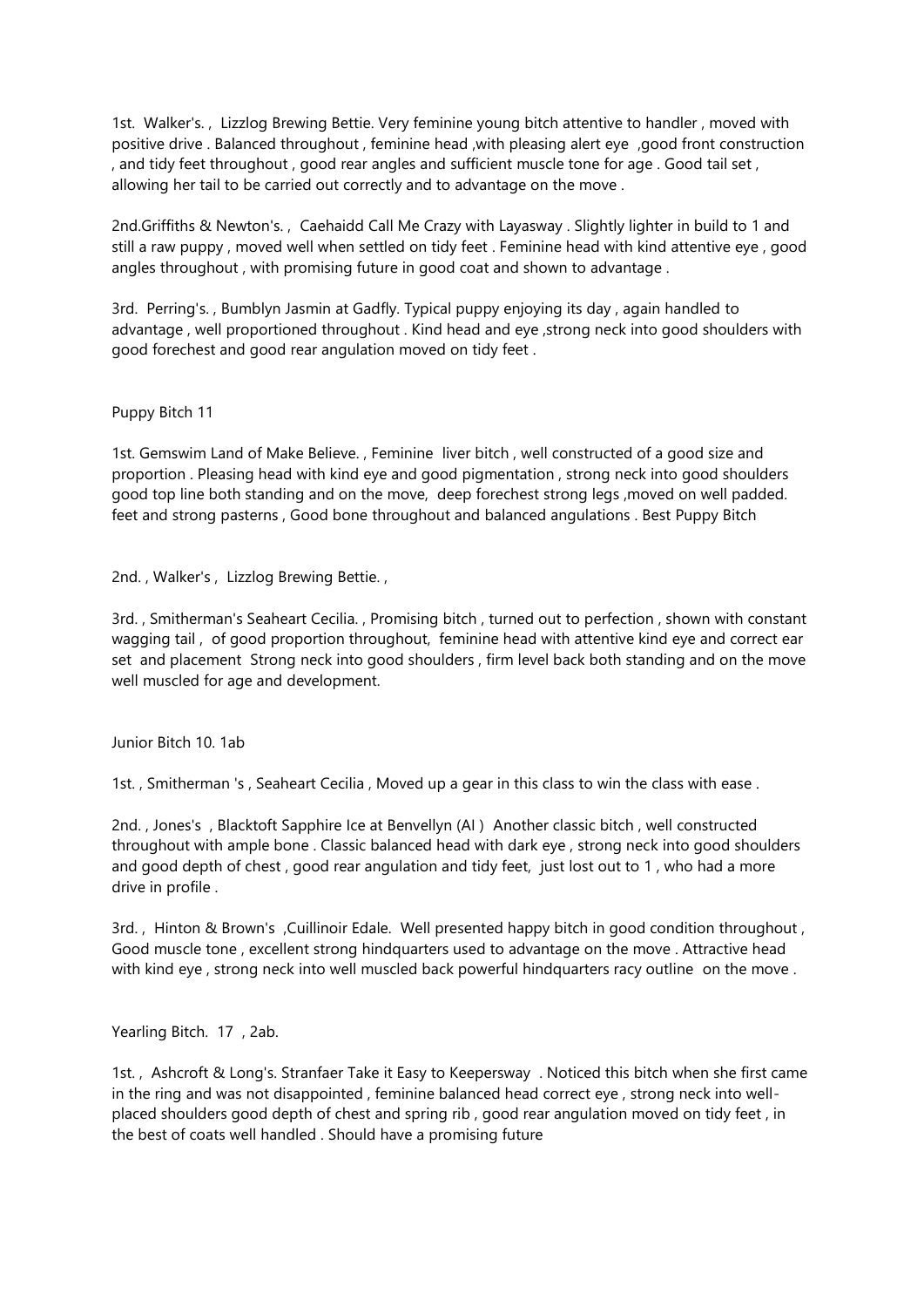2nd. , Cooves's. Draketor Dartmoor Mist. Another mature bitch who could've easily have changed places with 1 , balanced head with strong muzzle good shoulder placement and hindquarters , stood foursquare naturally , positive in movement coming and going and in profile .

3rd. , Kearton's. O'Flanagan Brogan's Legacy (Imp Swe ). Racier type than first two ,but still balanced in appearance. Elegant feminine head , well constructed for her age and development moved true coming and going and in profile good rear angulation allowing drive from behind .

### Novice Bitch. 16 1ab

1st. , Hutton's. Jazzanraga Exclusive. Classic liver bitch , expertly shown and handled to advantage . Beautiful head with kind eye and good pigmentation , attentive to handler carried on strong neck , good forechest and deep spring of ribs , level top line good tail set and carriage on the move , good rear angulation and muscle tone including second thigh well let down stifle , moved on tidy feet .

2nd. , Best's. Yonsaff Isadorable. . Attractive elegant young lady , again handled to advantage refined head with dark eye , elegant neck , and racy in outline , moved at one with her handler level top line on the move good angulation and muscle tone in the best of coats and condition.

3rd. , Walker's. Lizzlog Brewing Bettie

### Graduate Bitch 16. 2ab

1st. , Tagg's Oiyou Flaming Star JW . Attentive young bitch totally focused on her handler , feminine head with kind dark eye of good shape , elegant neck flowing into level top line correct tail set and carriage . Correct angulations both for and aft good muscle tone moved on the best of feet shown in good coat. As with the winner of yearling should have a bright future .

2nd. , Macdonald's. Steelriver Dance in the Sun at Skyloch . Well constructed bitch of good substance . Attractive head with bright eye , good length of neck into firm top line , good depth of chest and spring of rib , equal angulation allowing true movement . Moved true on the best of feet

3rd. , Calverley's. Gwenadillo Zoli . Elegant young lady very feminine head with kind eye strong neck enabling good head carriage on the move , level top line both standing and moving well constructed throughout , good muscle tone and second thigh , moved on tidy feet

Post Graduate Bitch. 24. 5ab

1st. , Walker's. Lizzlog Chicago Showgirl . Medium sized bitch of good proportions classic head with kind dark eye , good forechest and spring of rib , strong back into good hindquarters well angulated throughout level top line both standing and on the move , shown with the constant wagging tail .

2nd. , Lutner's. Telurn Be My Baby. , Close decision between the first and second just lost it on movement , feminine head with kind eye , attentive to owner well presented , good angulation fore and aft . Good muscle tone , stood foursquare when standing .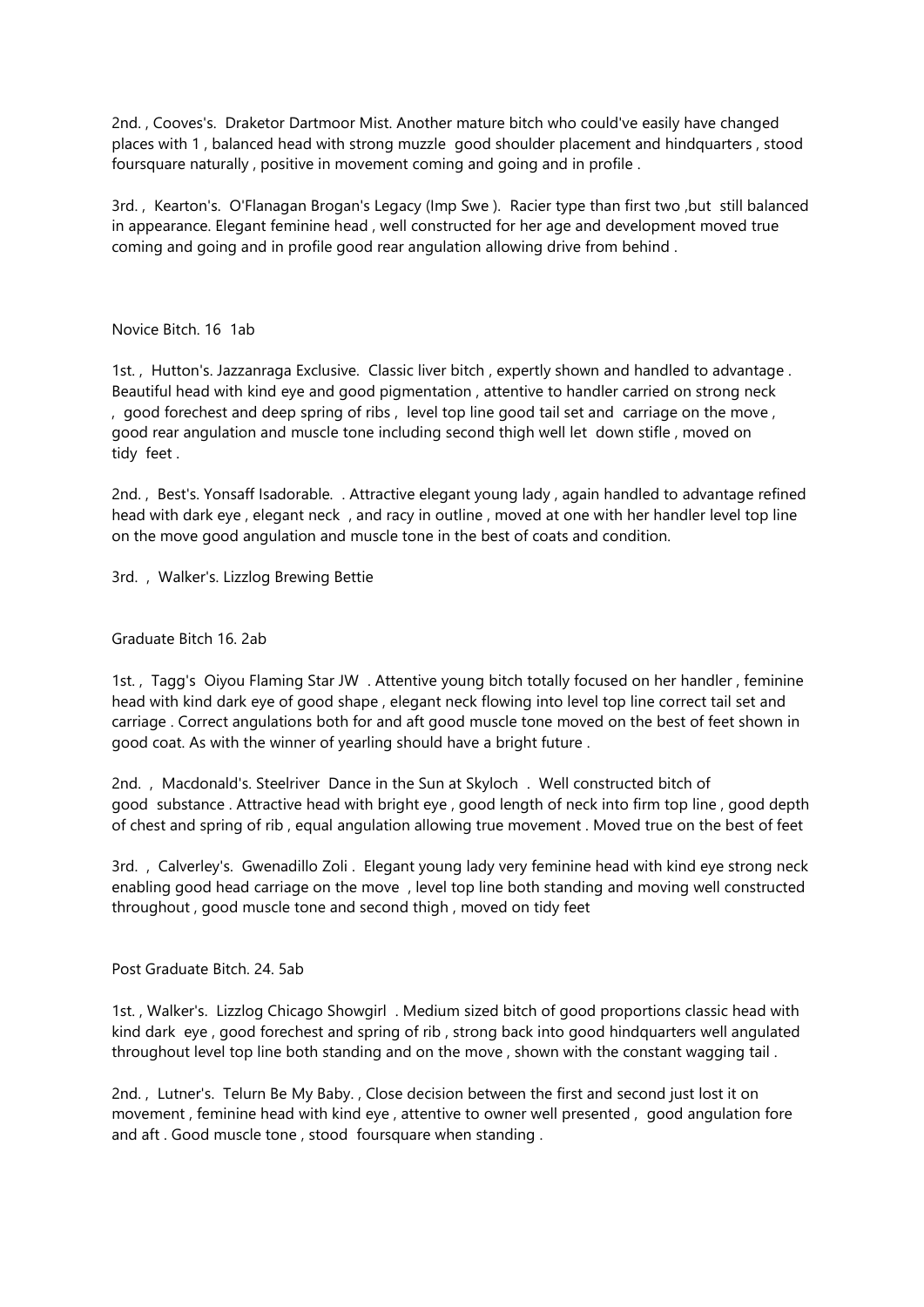3rd. , Smith's. Montegrino Toasted Teacake . Classic head with dark eye into strong neck and level top line on the move . Good strong rear angulation moved on tidy feet top line tended to dip when standing . Well presented in good coat .

### Mid Limit Bitch. 8 2ab

1st. , Udo's. Flat Fellows Don't Stop Me Now. Medium-size bitch of correct proportions , very feminine head with kind eye , correct ear set and shape . Graceful strong neck flowing into level top line with good tail set and carriage on the move. Good lay back up of shoulder , fore chest and depth of rib , well muscled hindquarters , moved effortlessly round the Ring.

2nd. , Gilchrist's. Seaheart Brony With Ardmhor . Balanced bitch , shown in the best of coats feminine head with kind eye , elegant throughout , level top line both standing and on the move correct tail set and carriage , good depth of chest and spring of rib . Moved on the best of feet

3rd. , Joyce's. Stranfaer Solitaire JW . Well produced Young lady shown in the best of coats . Refined head pleasing eye , elegant neck flowing into level top line , good rear assembly, tidy feet , moved with purpose .

### Limit Bitch 16 , 3ab

1st. , Malone's , Kissock Weesleekit for Kirkbeck JW. Classic Mature Bitch and today excelled in movement as the day went on . Well proportioned throughout with quality bone , head of good proportion with kind of dark eye , strong neck into equally strong shoulders, level top line standing on the move , stood four square , moved with her handler with power and drive , level back of good proportion allowing front and rear quarters to move as one , with correct footfall . Delighted to award her , her 3rd CC . RBIS . BOS

2nd. , Griffiths's Castlerock Cosmic Hattie , A pretty bitch , of correct size and proportions , well constructed throughout from head to toe , feminine head with delightful expression and kind eye balanced angulations throughout with good shoulder placement , allowing her to flow around the ring .

3rd. , Watson's. Rainsgift Bide Your Time . Another very feminine bitch in this excellent class . As with previous two , full of quality breed type . Attractive head with dark eyes excellent front, neck and shoulders good spring of ribs , again moved with drive on tight feet , well produced and handled . Three lovely ladies

#### Open Bitch. 15. 3ab

1st. , Zuberbühler's. Seu(U) CH/NOU CH Almanza Back On The Red Carpet SEJV-16 FIJV-16NOV-17. Well presented and handled to advantage a beautiful liver bitch, full of breed type, classic moulded head alert bright eye , strong and balanced throughout , but with enough refined elegance well off the bone excellent hind angulation moved with power and reach . Pushed hard for top honours RCC

2nd. , Fox's CH Blacktoft Burlesque JW . Another pleasing bitch , feminine head with bright sparkling eye , attentive to handler moved with drive from strong quarters on the best of feet , good tail carriage on the move , balanced construction with good depth of chest ,well off for bone , Close decision for top three places in this strong class .